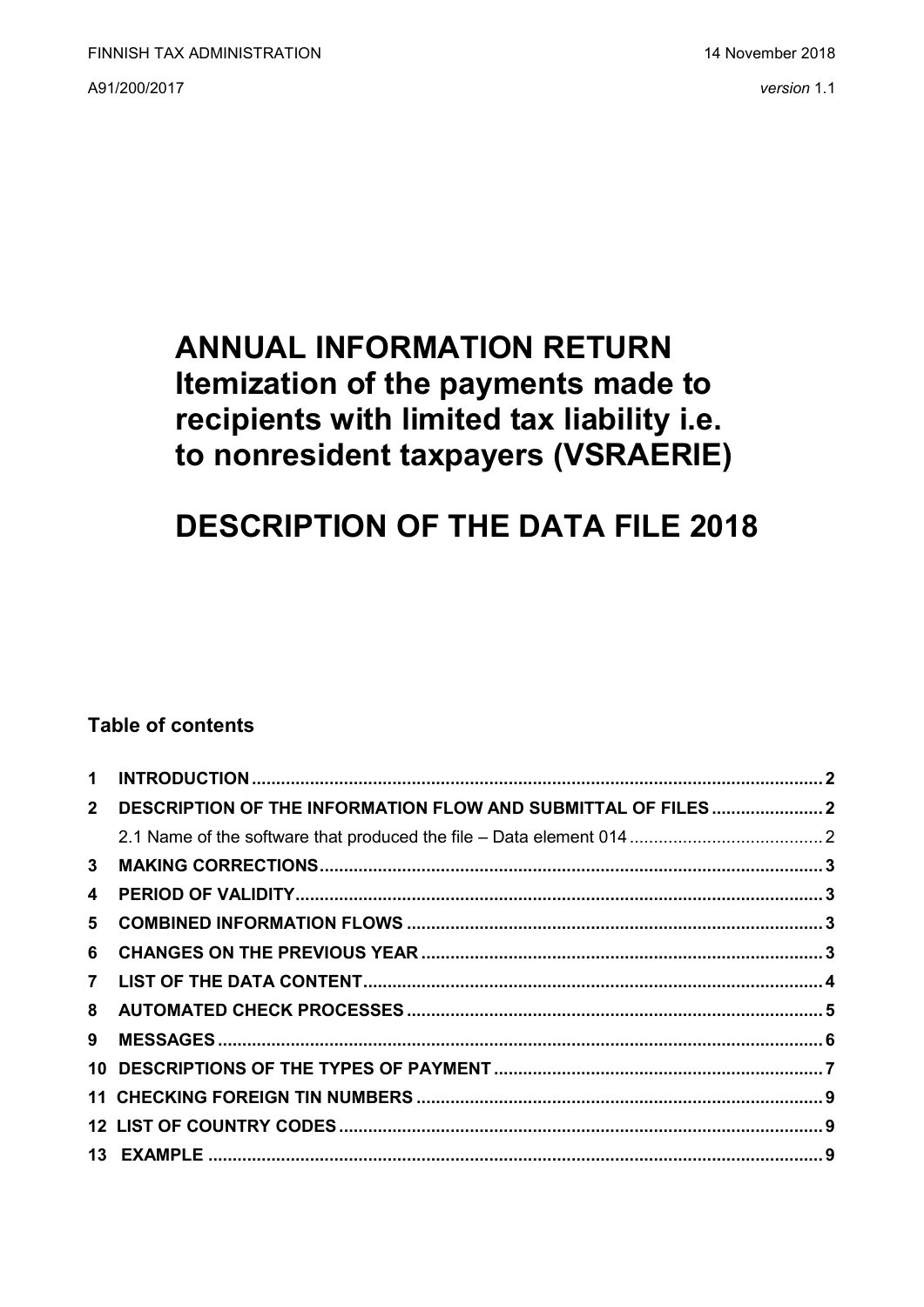## <span id="page-1-0"></span>**Version history**

| <b>Date</b> | Version | <b>Description</b>                                 |
|-------------|---------|----------------------------------------------------|
| 2.1.2018    | 1.0     | First release concerning the 2018 taxable year.    |
| 14.11.2018  | 11      | A change was made to automated check process #1380 |

#### <span id="page-1-1"></span>**1 INTRODUCTION**

This guidance explains the structure of the required inbound file and the check procedures that follow. For more information, see tax.fi > About us > Information and material on taxation > IT developers > e-Filing guidance > Electronic filing of information returns General description.

#### **2 DESCRIPTION OF THE INFORMATION FLOW AND SUBMITTAL OF FILES**

If you have made payments to nonresidents, you must report them as instructed in this specification, giving itemizations for each beneficiary. The itemizations must also cover other nonwage payments such as dividends, interest and pension benefits.

The information flow is VSRAERIE for reporting any tax-exempt reimbursements and taxable reimbursements paid to nonresidents. You cannot report them within the VSPSKUST information flow.

If payments from to the same beneficiary from the same payer are reported, consisting of wages, tax-exempt reimbursements and taxable reimbursements, produced by different software applications, there is a risk of double reporting. To prevent that, the data element for identification purposes (014) is added to the flow. You must file your information return electronically if you had more than five (5) recipients of payments. However, the requirement to use e-filing does not concern physical persons and estates of deceased physical persons unless they operate a trade, business, or agricultural farms/forestry units.

For more information on the concept of nonresidency, see the official instruction called 'General and limited liability to tax' / Yleinen ja rajoitettu verovelvollisuus, and the 'Taxation at source or progressive tax' guidance. For more information, visit www. tax. fi (vero.fi >detailed guidance >international tax situations). For more information and instructions, go to the 'Annual Information Returns' pages of the Website, > Forms > Employer Payroll Report and other annual information return forms.

For more information on how filers must identify themselves electronically, on the requirements on Katso ID and Katso Role, and on the information flow's check routine for authorizations, click [here.](https://www.ilmoitin.fi/webtamo/sivut/IlmoituslajiRoolit?kieli=en&tv=VSAPUUSE)

#### <span id="page-1-2"></span>**2.1 Name of the software that produced the file – Data element 014**

This data element (014) is mandatory, for purposes of identification, in the VSPSERIE, VSPSERIK, VSPSKUST, VSRAERIE and VSPSVYHT annual information flows.

In the future, the entry in 014 must contain the Business ID of the software provider company and two additional control characters. An underscore is required between the Business ID and the control characters. For the Business ID, it is mandatory to follow the exact format. The control characters are intended for the software provider company, so they can identify their software product according to their own needs.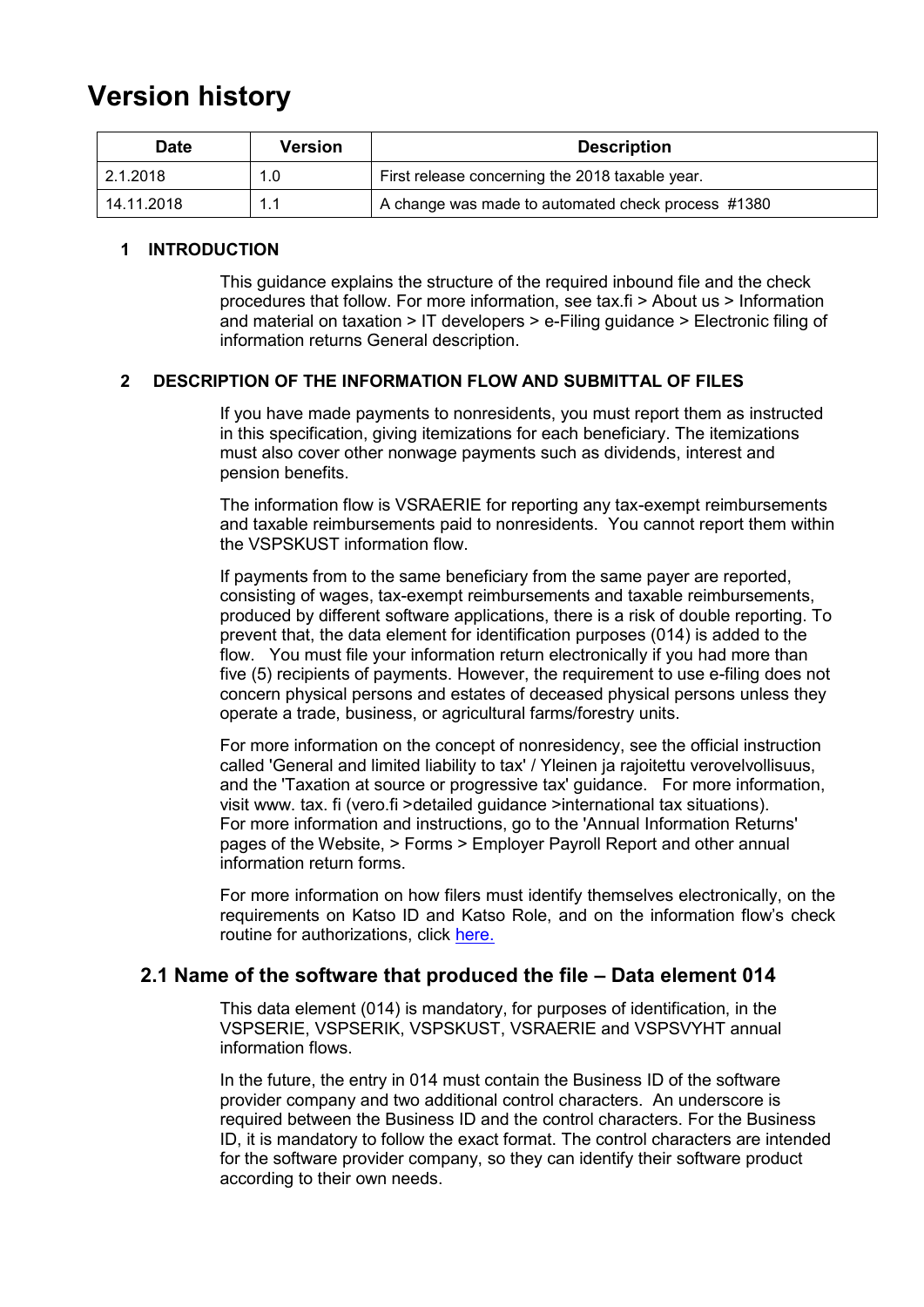The format of the name of software (014) data element is the following:

Y-TUNNUS AN2 ( 12 characters in total)

Example:

The provider of the "AccountingPro" software application has 6606611-7 as its Business ID. The provider not only sells "Accounting Pro" but also another application called "PayrollPro".

The entry in this data element should be:

014: 6606611-7\_AP (Accounting Pro)

014: 6606611-7\_PP (Payroll Pro)

If the software company does not have a Finnish Business ID, the dummy value 0000000-0 is permitted, for example, you can enter: 0000000-0\_U1.

If the software is developed independently by the payer reporting the annual information, enter the Business ID of the payer company in this field. Add control characters as appropriate.

#### <span id="page-2-0"></span>**3 MAKING CORRECTIONS**

For more information, see tax.fi > About us > Information and material on taxation > IT developers > e-Filing guidance > Making corrections to e-filed submittals of information returns.

Please note the special requirement regarding this information flow: We recommend that when making corrections, filers use the same information flow, and the same software, as they used for the original submittal.

#### <span id="page-2-1"></span>**4 PERIOD OF VALIDITY**

This specification sets out the requirements of file formatting that come into force 22 November 2018 and continue to be in force until a new version of this specification is released.

Due date for filing is 4 February 2019.

#### <span id="page-2-2"></span>**5 COMBINED INFORMATION FLOWS**

You may send us the following flows in the same computer file as you are sending your VSRAERIE flow:

- VSPSERIE or VSPSERIK+VSPSKUST
- VSPSVYHT

#### <span id="page-2-3"></span>**6 CHANGES ON THE PREVIOUS YEAR**

|     | <b>Data Name</b> | Data element                       | <b>Description</b>                      |
|-----|------------------|------------------------------------|-----------------------------------------|
| 1.1 | 12-13/084        | Tyoe of payment                    | A change was made to automated          |
|     | 340-341/341      | Country code of the country of tax | check process #1380                     |
|     |                  | residence                          |                                         |
| 1.0 | 15-185/058       | Year of Payment                    | Year changed                            |
|     | 12-13/084        | Type of Payment                    | New Type: C6                            |
|     | 676-710/049      | <b>Transaction Code</b>            | This is a new data element.             |
|     |                  |                                    | The fixed length is now 710 Characters. |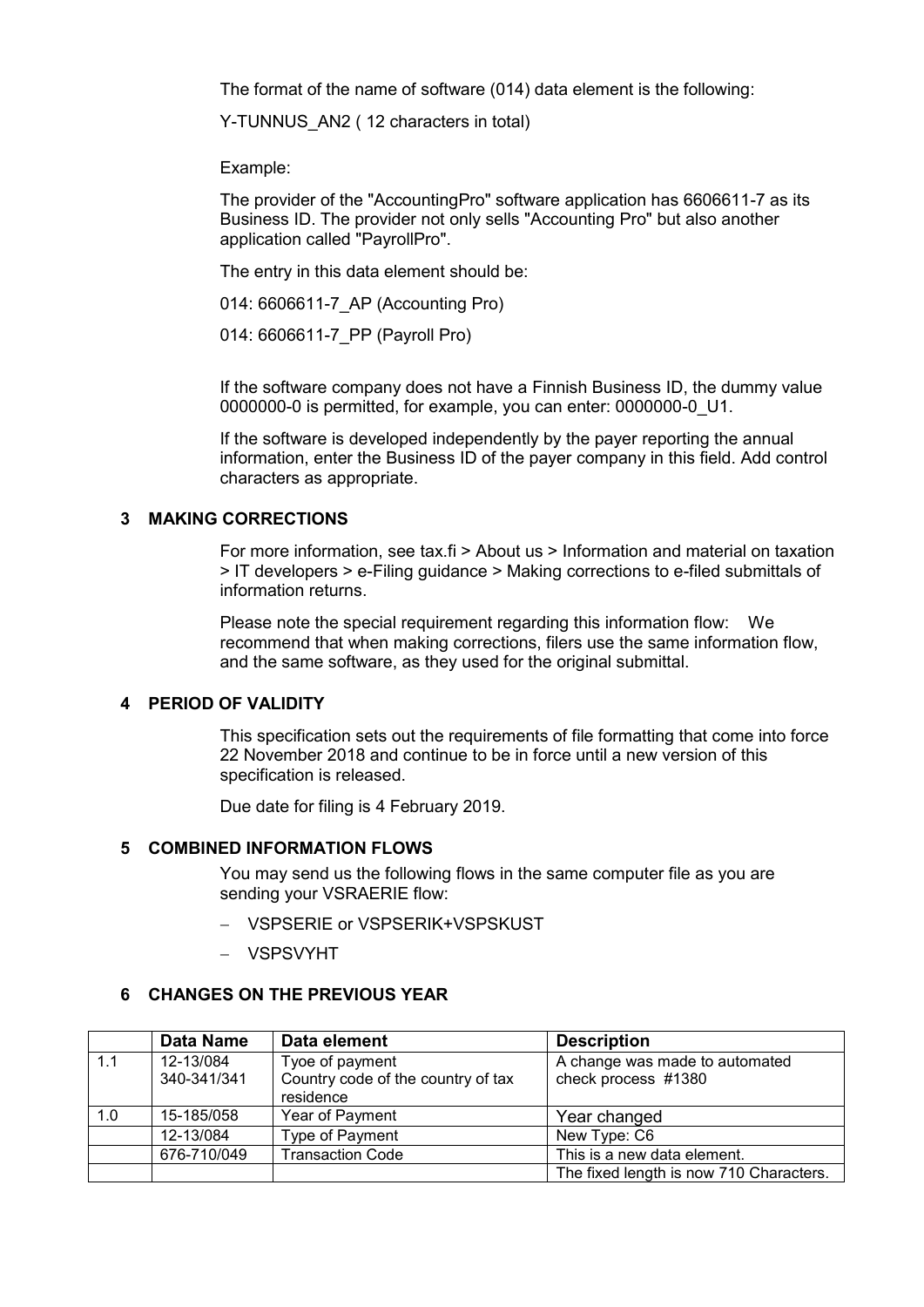## <span id="page-3-0"></span>**7 LIST OF THE DATA CONTENT**

| <b>Position</b> | $\vert$ Code $\vert$ P/V $\vert$ T |         |    | L/T           | Description                                                                                                                                                | <b>Format</b>               | Permissib                                                                                                                                                                                                                                                                    |
|-----------------|------------------------------------|---------|----|---------------|------------------------------------------------------------------------------------------------------------------------------------------------------------|-----------------------------|------------------------------------------------------------------------------------------------------------------------------------------------------------------------------------------------------------------------------------------------------------------------------|
|                 |                                    |         |    |               |                                                                                                                                                            |                             | le values                                                                                                                                                                                                                                                                    |
| $1 - 8$         | 000                                | P       | T  |               | File identifier                                                                                                                                            | AN8                         | <b>VSRAERIE</b>                                                                                                                                                                                                                                                              |
| 10              | 082                                | V       |    |               | Deletion                                                                                                                                                   | A1                          | D                                                                                                                                                                                                                                                                            |
| $12 - 13$       | 084                                | P       | T  | $\ast$        | Type of Payment                                                                                                                                            | AN <sub>2</sub>             | A1, A2, A3,<br>A4, A5, A6,<br>A7, A8, A9,<br>AR, AS, AD,<br>B1, B2, B3,<br>B4, B5, B7,<br>B8, B9, B0,<br>C2, C3, C4,<br>C5, C6, C7,<br>D1, D2,<br>E1, E2,<br>E3,E4,E5,<br>E6,<br>P4, P5, P6,<br>P7,<br>R <sub>2</sub> , R <sub>5</sub> , R <sub>6</sub> ,<br>AM,RM,<br>AE,RE |
| $15 - 18$       | 058                                | P       | T  |               | Year of payment<br>This is the calendar year when the money was paid<br>or when dividends/profit surplus were ready for<br>cash payment to the beneficiary | <b>VVVV</b>                 | 2018                                                                                                                                                                                                                                                                         |
| 20-32           | 010                                | P       | T  | $\ast$        | Payor's ID                                                                                                                                                 | ALITP  <br><b>HETU</b>      |                                                                                                                                                                                                                                                                              |
| 34              | 086                                | P       |    |               | Type of beneficiary<br>1=corporate entity<br>2=beneficiary with a Finnish personal identity code<br>3=no Finnish personal identity code                    | $+N1$                       | 1,2,3                                                                                                                                                                                                                                                                        |
| 36-46           | 083                                | $\sf V$ | T  | $\ast$<br>V/P | Beneficiary's personal identity code or Business ID                                                                                                        | YTUNNUS  <br>HETU           |                                                                                                                                                                                                                                                                              |
| 48-58           | 021                                | V       | Τ  | $\ast$<br>V/P | Beneficiary's date of birth                                                                                                                                | SYNTAIKA2                   |                                                                                                                                                                                                                                                                              |
| 60-129          | 307                                | V       | ET | $\ast$        | Beneficiary's last name, or full business name of a<br>$V/P$ corporate entity                                                                              | <b>AN70</b>                 |                                                                                                                                                                                                                                                                              |
| 131-200         | 308                                | V       | ET |               | Beneficiary's first names                                                                                                                                  | <b>AN70</b>                 |                                                                                                                                                                                                                                                                              |
| 202-271         | 309                                | P       |    |               | Street address in the country of tax residence                                                                                                             | <b>AN70</b>                 |                                                                                                                                                                                                                                                                              |
| 273-281         | 310                                | V       |    |               | Postal code in the country of tax residence                                                                                                                | AN9                         |                                                                                                                                                                                                                                                                              |
| 283-317         | 311                                | P       |    |               | City/district in the country of tax residence                                                                                                              | AN35                        |                                                                                                                                                                                                                                                                              |
| 319-338         | 313                                | V       | T  |               | Personal ID or business ID (TIN) issued in the<br>country of tax residence<br>For more information, see section 11.                                        | AN20                        |                                                                                                                                                                                                                                                                              |
| 340-341         | 341                                | P       | T  | $\ast$        | Country code of the country of tax residence,<br>ISO3166<br>For more information, see section 12.                                                          | <b>MAA</b><br><b>TUNNUS</b> |                                                                                                                                                                                                                                                                              |
| 342-366         | 097                                | V       | T  | $\ast$<br>V/P | ISIN or name of the payment                                                                                                                                | AN25                        |                                                                                                                                                                                                                                                                              |
| 367-379         | 326                                | V       |    |               | Pension that has been reclaimed                                                                                                                            | R <sub>10</sub> ,2          |                                                                                                                                                                                                                                                                              |
| 380-382         | 327                                | V       |    | $\ast$<br>V/P | Quantity of days worked                                                                                                                                    | N <sub>3</sub>              |                                                                                                                                                                                                                                                                              |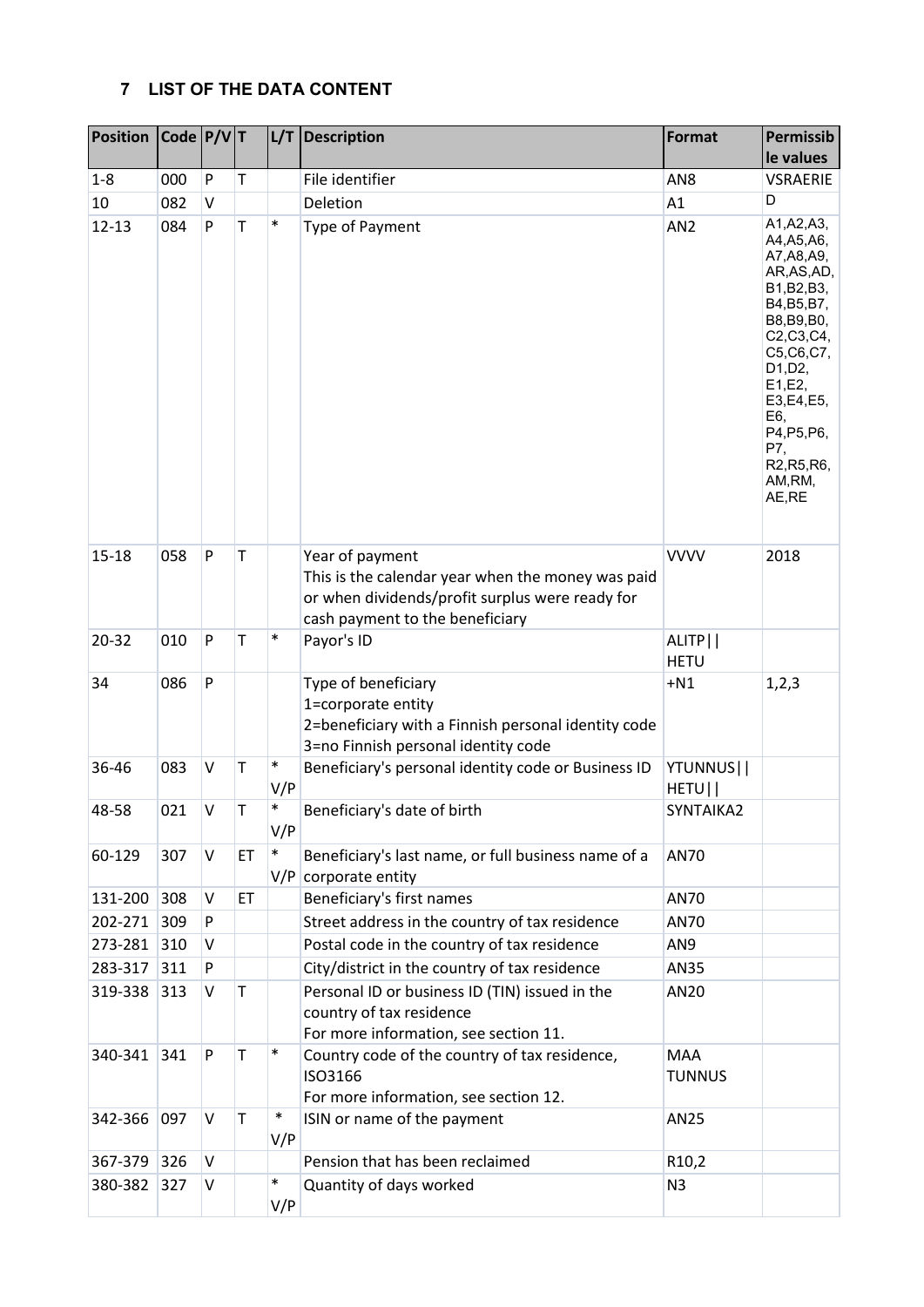| 384-396 080 |     | V        | T      | Account operator's Business ID                                                                                                                                                            | <b>YTUNNUS</b>                   |
|-------------|-----|----------|--------|-------------------------------------------------------------------------------------------------------------------------------------------------------------------------------------------|----------------------------------|
| 402-414     | 317 | P        |        | Gross pay base amount for either tax withholding<br>at source or tax withholding                                                                                                          | R <sub>10</sub> ,2               |
| 415-427 318 |     | $\vee$   |        | Tax withheld at source / amount of withholding                                                                                                                                            | R10,2                            |
| 428-440     | 319 | $\vee$   |        | Cash wages                                                                                                                                                                                | R10,2                            |
| 441-451 320 |     | $\vee$   |        | Fringe benefits                                                                                                                                                                           | R8,2                             |
| 452-462 321 |     | $\vee$   |        | Deduction for the Finnish tax at source                                                                                                                                                   | R8,2                             |
| 463-473 322 |     | $\vee$   |        | Per diems and other allowances                                                                                                                                                            | R8,2                             |
| 474-503     | 041 | V        |        | Name of contact person                                                                                                                                                                    | AN30                             |
| 504-516 042 |     | $\vee$   |        | Contact person's telephone                                                                                                                                                                | AN13                             |
| 517-527 323 |     | $\vee$   |        | Base for insurance premiums for an employee<br>working overseas                                                                                                                           | R8,2                             |
| 528-538 324 |     | $\vee$   |        | Collected health insurance premium                                                                                                                                                        | R8,2                             |
| 539-615     |     | V        |        | Reserve space                                                                                                                                                                             | <b>AN77</b>                      |
| $616 - 626$ | 329 | $\vee$   |        | Worker-paid pension insurance, unemployment<br>insurance contributions                                                                                                                    | R8,2                             |
| 627-649 048 |     | $\vee$   |        | Software application that produced the file                                                                                                                                               | AN23                             |
| 650-661 014 |     | P        | $\top$ | Name of the software that produced the file                                                                                                                                               | Υ-<br>TUNNUS_AN<br>2             |
| 662-675     | 198 | P        |        | Software-generated timestamp                                                                                                                                                              | <b>DDMMYYYY</b><br><b>HHMMSS</b> |
| 676-710     | 049 | $V/P$ ET |        | <b>Transaction code</b><br>The filer's individual transaction code that<br>differentiates between any transactions made the<br>same day, in the same category, or in the same<br>quantity | <b>AN35</b>                      |
|             | 999 | P        |        | <b>Final identifier</b>                                                                                                                                                                   | N <sub>8</sub>                   |

## <span id="page-4-0"></span>**8 AUTOMATED CHECK PROCESSES**

| New /<br>Changed | Code       | <b>Description of Calc. Rule / Check</b>                                                                                                                                                                                       |
|------------------|------------|--------------------------------------------------------------------------------------------------------------------------------------------------------------------------------------------------------------------------------|
|                  | 084<br>083 | Beneficiary's Finnish personal identity code (083) is mandatory for A7-A9, AR,<br>R2, R5, R6, RM, RE, B1-B0 and P4-P7 Types of Payment. You can only give a<br>Business ID when the Type of Payment is A4, C2-C5, D1 or E1-E5. |
|                  |            | #385; Beneficiary's Finnish personal identity code (083) is mandatory for A7-<br>A9, AR, R2, R5, R6, RM, RE, B1-B0 ja P4-P7. You can only give a Business<br>ID when the Type of Payment is A4, C2-C5, D1 or E1-E5.            |
|                  | 084<br>327 | For A9 Payment Type, the Quantity of days worked (327) is a mandatory field<br>that must be populated with a non-zero value.                                                                                                   |
|                  |            | #319; For A9 Payment Type, the Quantity of days worked (327) is a mandatory<br>field that must be populated with a non-zero value.                                                                                             |
|                  | 084<br>321 | The only Types of Payment that qualify for the deduction for tax-at-source (321)<br>are A1, A2, A4, A9, AS, AM, AE och D1                                                                                                      |
|                  |            | #794; The only Types of Payment that qualify for the deduction for tax-at-<br>source (321) are A1, A2, A4, A9, AS, AM, AE och D1                                                                                               |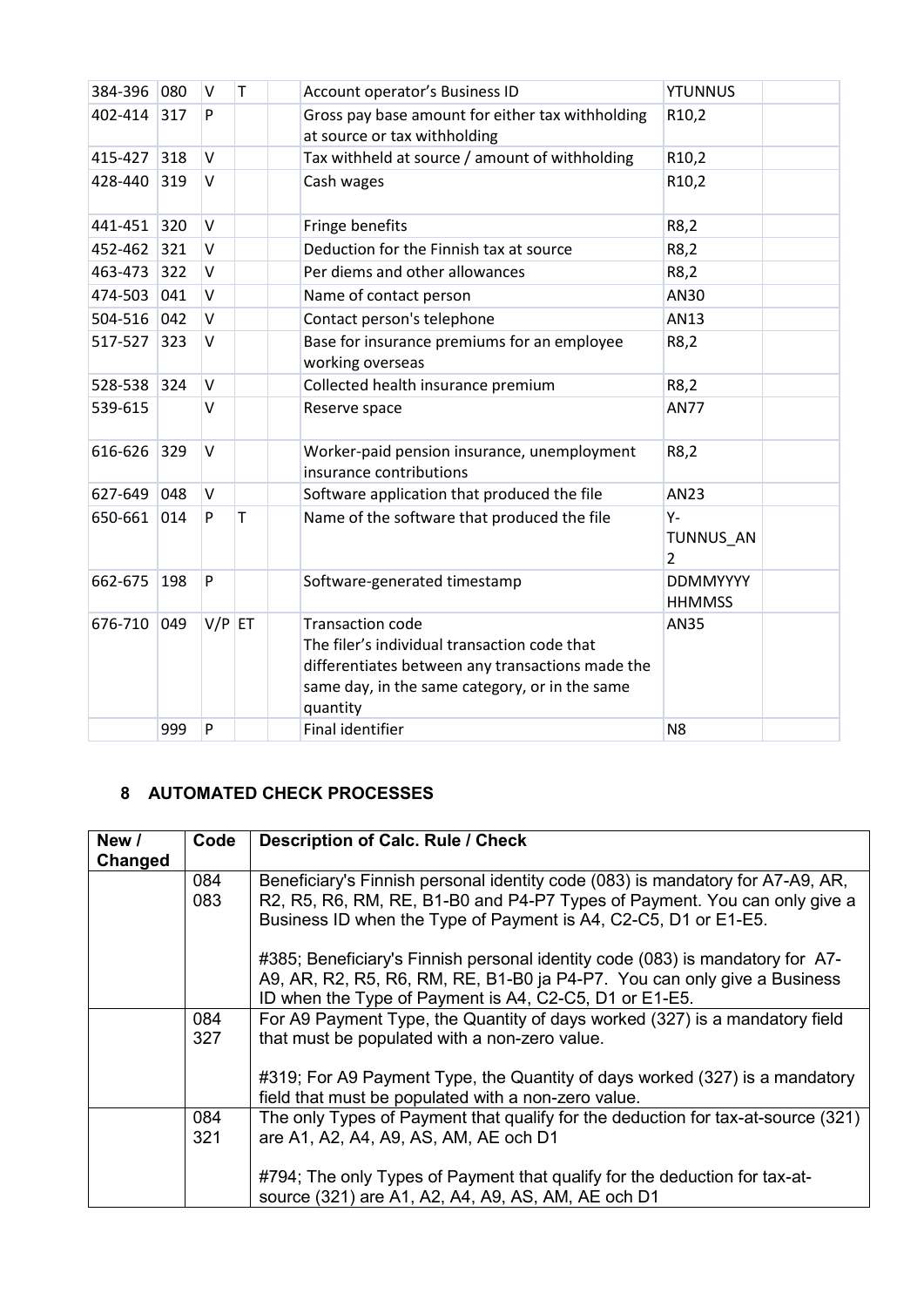| Changed | 341 | The value of Country Code (341) can be XX only if the value of Type of          |
|---------|-----|---------------------------------------------------------------------------------|
|         | 084 | Payment (084) is E3, C6 or D1.                                                  |
|         |     |                                                                                 |
|         |     |                                                                                 |
|         |     | #1380; The value of Country Code (341) can be XX only if the value of Type of   |
|         |     | Payment (084) is E3, C6 or D1.                                                  |
|         |     |                                                                                 |
|         | 080 | Only the Account Operator (080) is able to give the ISIN or name of the         |
|         | 097 | payment (097).                                                                  |
|         |     |                                                                                 |
|         |     |                                                                                 |
|         |     | #1133; The Account Operator (080) must give the ISIN or name of the payment     |
|         |     | $(097)$ .                                                                       |
|         | 080 | If ISIN or name of the payment (097) is populated, also populate Account        |
|         |     |                                                                                 |
|         | 097 | Operator (080).                                                                 |
|         |     |                                                                                 |
|         |     | #1134; If ISIN or name of the payment (097) is populated, also populate         |
|         |     |                                                                                 |
|         |     | Account Operator (080).                                                         |
|         | 083 | If data element 083 has been used to report a dummy identity code, data element |
|         | 307 | 307 is mandatory.                                                               |
|         |     |                                                                                 |
|         |     |                                                                                 |
|         |     | #1317; If Beneficiary's Finnish identity code or Business ID (083) is a dummy   |
|         |     | identity code, becomes the data element Beneficiary's last name, or full        |
|         |     |                                                                                 |
|         |     | business name of a corporate entity (307) mandatory.                            |
|         |     |                                                                                 |

### <span id="page-5-0"></span>**9 MESSAGES**

| New /<br>Changed | Code              | Description of the message                                                                                                                                                                                                                                                              |
|------------------|-------------------|-----------------------------------------------------------------------------------------------------------------------------------------------------------------------------------------------------------------------------------------------------------------------------------------|
|                  | 083<br>086<br>313 | Populate the 083 Data Element with the Beneficiary's Finnish personal identity<br>code, or the 313 Data Element with Personal ID, Business identity code or TIN<br>code for taxpayer identification, issued in the country of residence, if Type of<br>beneficiary $(086) = 1$ .        |
|                  |                   | #1084; Populate the 083 Data Element with the Beneficiary's Finnish personal<br>identity code, or the 313 Data Element with Personal ID, Business identity code<br>or TIN code for taxpayer identification, issued in the country of residence, if Type<br>of beneficiary $(086) = 1$ . |
|                  | 083<br>086        | Populate the 083 Data Element with the Beneficiary's Finnish personal identity<br>code if Type of beneficiary $(086) = 2$ .                                                                                                                                                             |
|                  |                   | #1085; Populate the 083 Data Element with the Beneficiary's Finnish personal<br>identity code if Type of beneficiary $(086) = 2$ .                                                                                                                                                      |
|                  | 086<br>021        | Populate the 021 Data Element with the Beneficiary's date of birth if Type of<br>beneficiary $(086) = 3$ .                                                                                                                                                                              |
|                  |                   | #1086; Populate the 021 Data Element with the Beneficiary's date of birth if Type<br>of beneficiary $(086) = 3$                                                                                                                                                                         |
|                  | 086<br>308        | Populate Beneficiary's first names (308) if the beneficiary is a natural person<br>$(086=2 \text{ or } 086=3)$                                                                                                                                                                          |
|                  |                   | #1087; Populate Beneficiary's first names (308) if the beneficiary is a natural<br>person (086=2 or 086=3)                                                                                                                                                                              |
|                  | 341<br>084        | The value of Country Code (341) can be FI only if the value of Type of Payment<br>$(084)$ is A7.                                                                                                                                                                                        |
|                  |                   | #1088; The value of Country Code (341) can be FI only if the value of Type of<br>Payment (084) is A7.                                                                                                                                                                                   |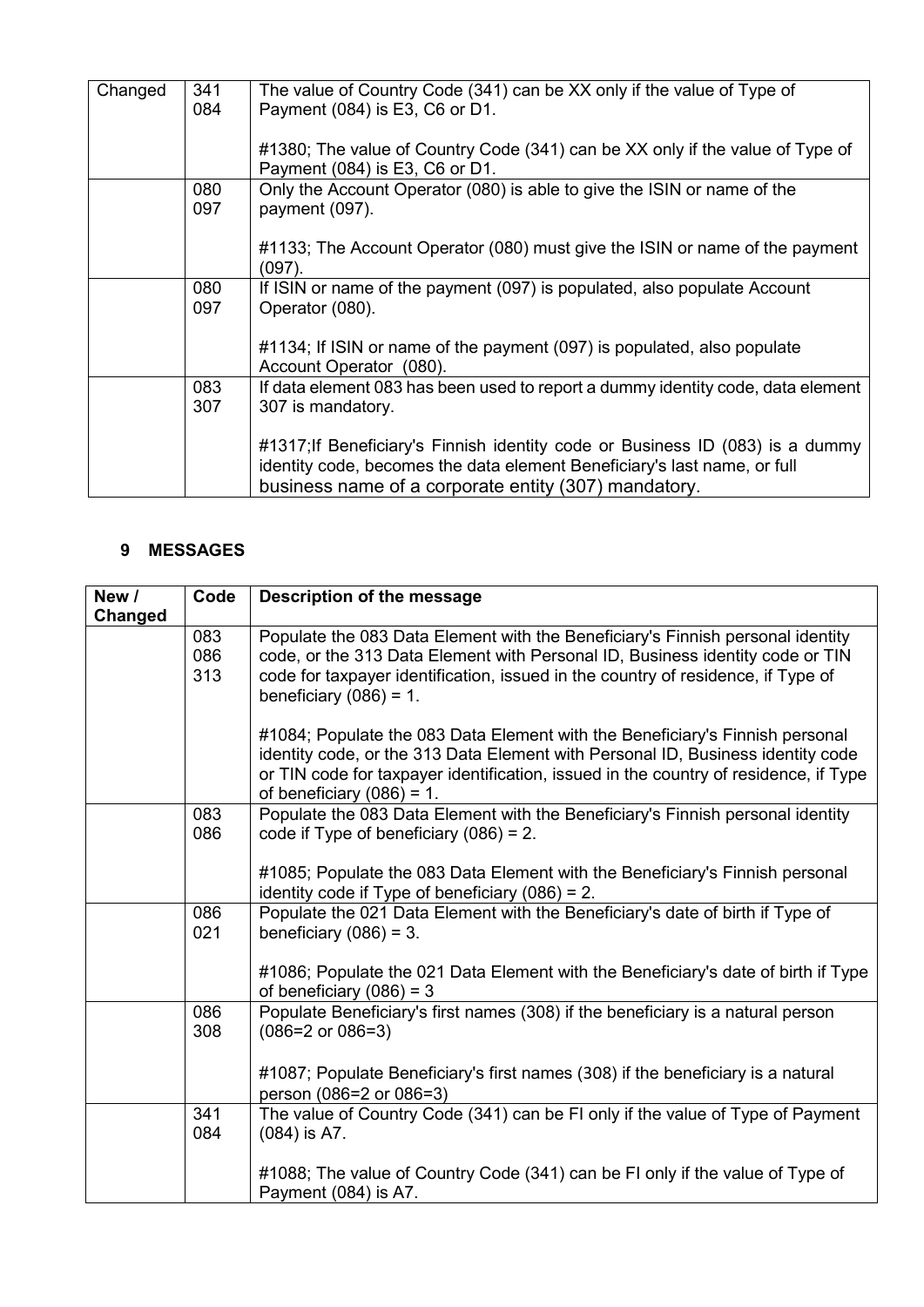#### <span id="page-6-0"></span>**10 DESCRIPTIONS OF THE TYPES OF PAYMENT**

**A1** Wages (not reportable as AS Type of Payment) from other payors than public corporations; and the share in the yield of an employees' fund.

**A2** Wages from a public corporation

**A3** Royalties, e.g. for copyright.

**A4** Nonwage compensation (if paid to other than physical persons, do not report it unless you have withheld tax at source on it).

**A5** Compensation for the personal endeavours of a performing artist (taxable at the 15%-rate or if a tax card has been issued to the artist, taxable at a lower rate as appropriate).

**A6** Compensation for the personal endeavours of a sportsman or athlete (taxable at the 15%-rate or if a tax card has been issued, taxable at a lower rate as appropriate).

**A7** Wages (at least €5,800 per month) paid to a 'key employee' from overseas (as provided in Act no 1551/1995).

**A8** Wages paid by a foreign subsidiary to a nonresident employee working in a foreign country but carrying Finnish insurance.

**A9** Wages paid to a foreign leased employee, if duration of stay in Finland is shorter than 6 months (employers with no permanent establishment in Finland).

**AR** Wages paid to a nonresident but subject to tax withholding (from other than a public corporation/entity)

**AS** Employee stock option and stock grant based on work performed in Finland.

**AD** Director's contract fee (relating to Board membership or member- ship in a similar administrative organ of a corporation).

**B1** Employment pension paid by public bodies (not from business activity)

**B2** Other payments based on social-security legislation (such as employment pension, farm closure pension or accident indemnity pension).

**B3** Other than employment pension, paid by Kela or by Finnish State Treasury.

**B4** Contract-based pension deemed as earned income (including voluntary retirement pension contracts signed either by the beneficiary or by the employer)

**B5** Pensions paid by public bodies, derived from business activity.

**B7** Other pension type than referred to above in B1-B5 and B8 below. (e.g. motor accident insurance contract, other risk insurance contract)

**B8** Contract-based pension deemed as capital income (including voluntary retirement pension contracts signed by the beneficiary).

**B9** Pensions based on voluntary retirement pension insurance contracts, raised by 20 percent (write the original amount without the 20-percent increase)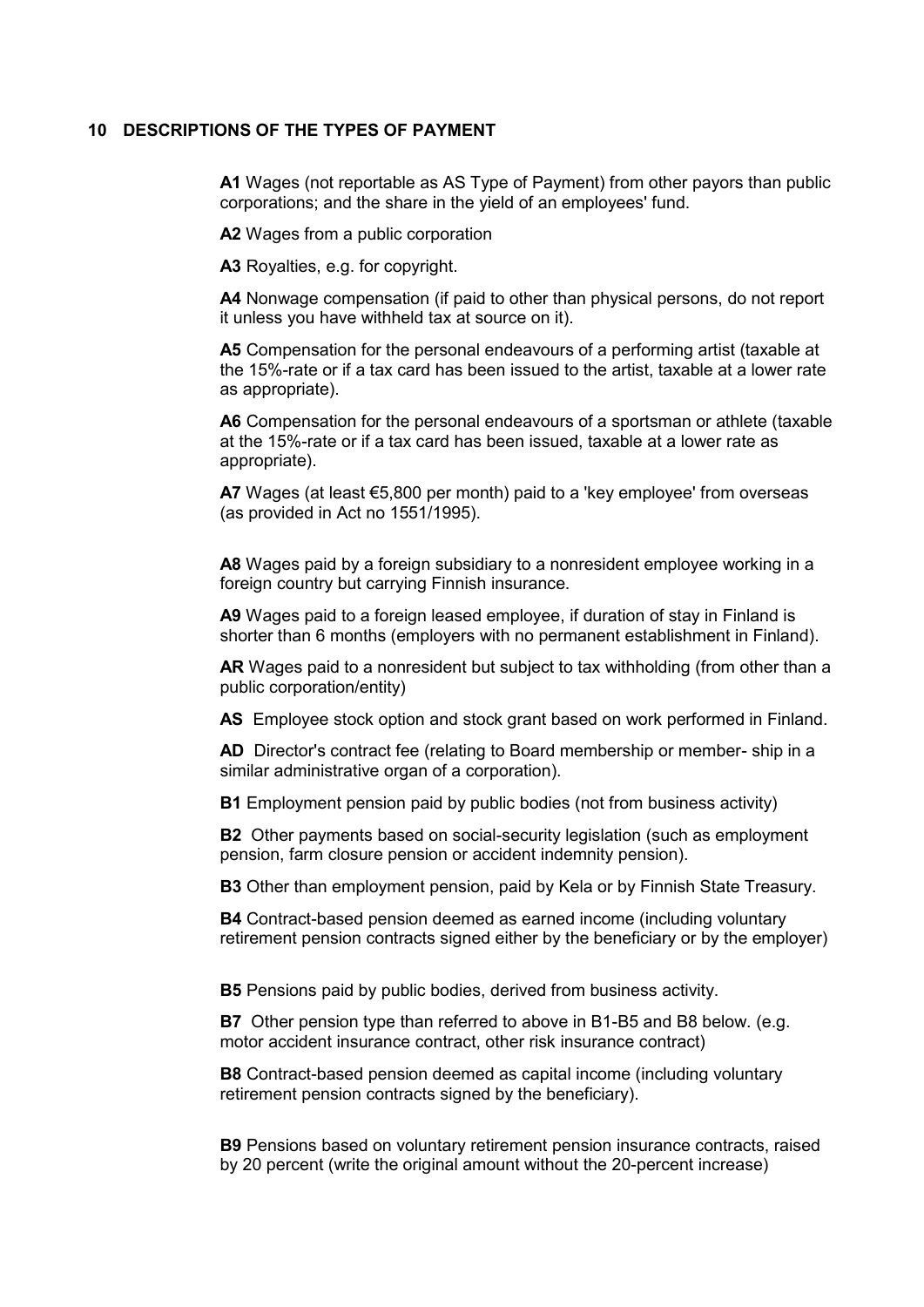**B0** Pensions based on voluntary retirement pension insurance contracts, raised by 50 percent (write the original amount without the 20-percent increase)

**C2** Interest on deposits (other than S Type of Payment)

**C3** Interest on bonds and debentures or a paid aftermarket bonus (other than S Type of Payment).

**C4** Annual investment-fund profits (other than S Type of Payment).

**C5** Other interest amounts (other than S Type of Payment)

**C6** Interest for which no beneficial owner is reported

**C7 Interest on assets saved under a long-term savings agreement.**

**D1** Other paid amounts such as scholarships, and benefits or a settlement from a life insurance policy etc.

**D2 Other types of yields on assets saved under a long-term savings agreement.**

**E1 Dividends of direct-investment character within the meaning of the Parent-Subsidiary Directive or a tax treaty.**

**E2 Other dividends, if the underlying shares are nominee-registered, but management is offered to the account holder as a service.**

**E3 Other dividends if the underlying shares are nominee-registered. (If source taxes on the dividends have been refunded, report the dividends as E5 instead of E3.)**

**E4** Dividends other than the previous Types of Payment, profit surplus paid by a cooperative society

**E5 Payment of dividends to final beneficiaries if the withheld tax has been refunded by the payor** (**Use E5 instead of E3 if a refund of tax at source took place.** Only report the remaining amount of tax, which remains after the refund.)

**E6 Dividends on assets saved under a long-term savings agreement.**

**P4 Payments derived from long-term savings contracts, deemed as earned income**

**P5 Payments derived from long-term savings contracts, deemed as capital income**

**P6 Payments derived from long-term savings contracts, taxable as 20% higher, and as capital income.** 

**P7** Payments derived from long-term savings contracts, taxable as 20% higher, and as capital income.

**S1** Full amount of the interest or payments under the Savings Directive.

**S2** Same as S4, but the beneficiary is a 'paying agent'.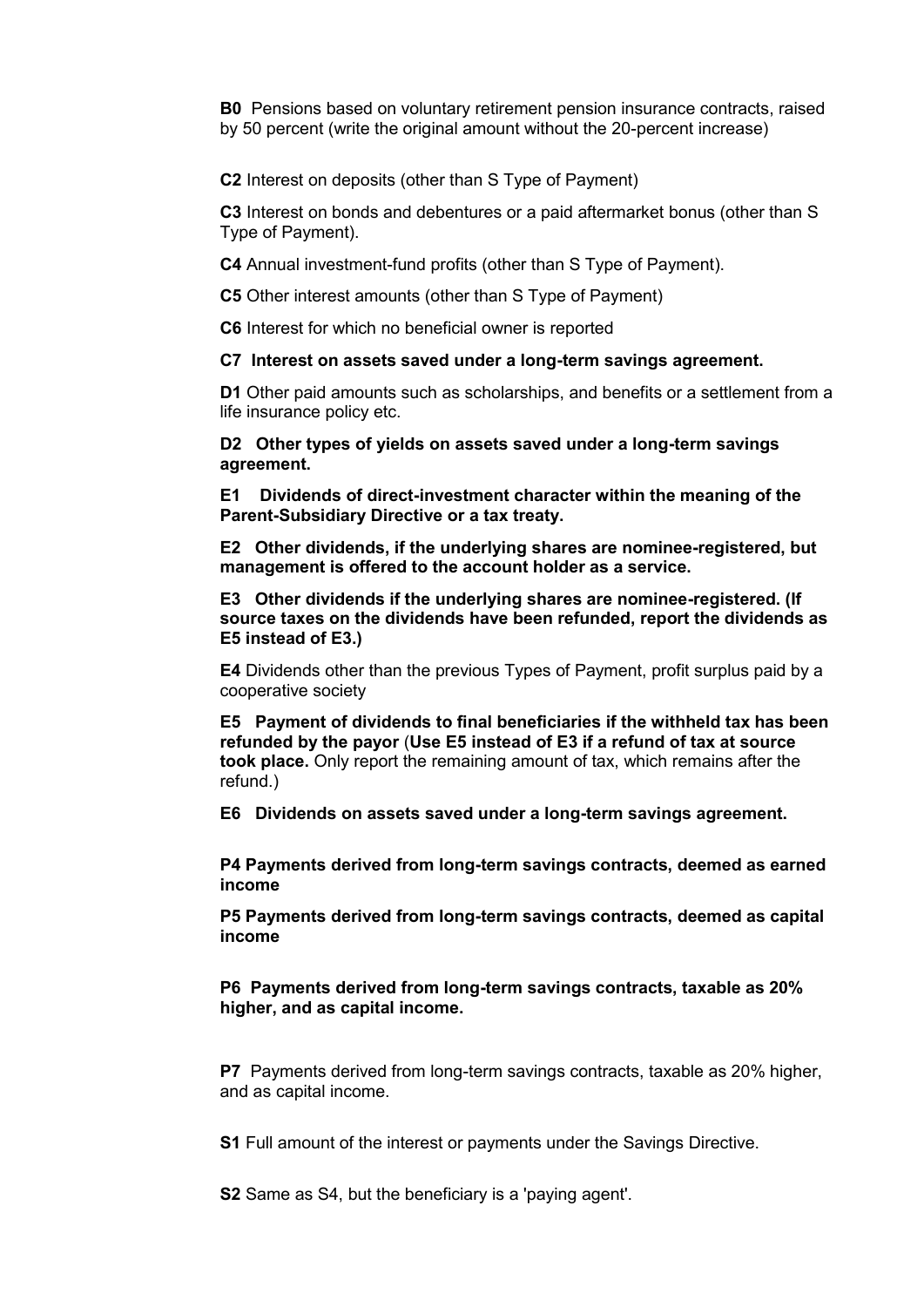**S3** Full amount of the proceeds or interest from sale, redemption or refund under the Savings Directive.

**S4** Same as S4, but the beneficiary is a 'paying agent'.

**R2** Wages paid by a public corporation to a nonresident, taxed by withholding ( A2 is with taxation at source)

**R5** Compensation, taxed by withholding, for the personal endeavours of a performing artist (**A5 is with taxation at source**)

#### **R6 Compensation, taxed by withholding, for the personal endeavours of a sportsman or athlete (A6 is with taxation at source)**

**AM** Seafarer's income (**new, subject to taxation at source,** was previously A1 Type of Payment)

**RM** Seafarer's income, taxed by withholding (**new, subject to taxation at source,** was previously AR Type of Payment)

**AE** Social benefit (such as study grant, unemployment allowance) (**new, subject to taxation at source,** was previously D1)

**RE** Social benefit paid to a nonresident, taxed by withholding (**new**)

#### <span id="page-8-0"></span>**11 CHECKING FOREIGN TIN NUMBERS**

The online checking service TIN on Europa is free of charge; it offers a way to check the format of a foreign identity code (personal ID codes etc.). It does not give confirmation of any individual beneficiary's identity, or of the actual existence of the code entered in the country of issue.

The website is multi-lingual with 22 language options. There is additional information of the encoding practices in different countries.

To visit TIN on Europa, click http://ec.europa.eu/taxation\_customs/taxation/tax\_cooperation/mutual\_assistanc e/tin/index\_en.htm and to access the enquiries directly, click http://ec.europa.eu/taxation\_customs/tin/tinRequest.html

#### <span id="page-8-1"></span>**12 LIST OF COUNTRY CODES**

For the tax treaties that Finland has signed with other countries, see [List of](https://www.ilmoitin.fi/webtamo/sivut/ExcelPohjat?5-1.ILinkListener-apuvalineet-maatunnuslistaus_linkki&kieli=en)  [country codes.](https://www.ilmoitin.fi/webtamo/sivut/ExcelPohjat?5-1.ILinkListener-apuvalineet-maatunnuslistaus_linkki&kieli=en)

For all country codes of the ISO 3166 standard, see [List of country codes.](https://www.ilmoitin.fi/webtamo/sivut/ExcelPohjat?5-1.ILinkListener-apuvalineet-maatunnuslistaus_linkki&kieli=en)

#### <span id="page-8-2"></span>**13 EXAMPLE**

This example is a filing created by the Accounting Pro software application, an itemization of payments made to nonresidents, filing code VSRAERIE. Type of Payment is A1 (084) and the Year of payment is 2018 (058), with employer's Business ID 1234567-9 (010), beneficiary's personal identity code 131052-000T (083), last name (307) Schwertfeger, street address in the country